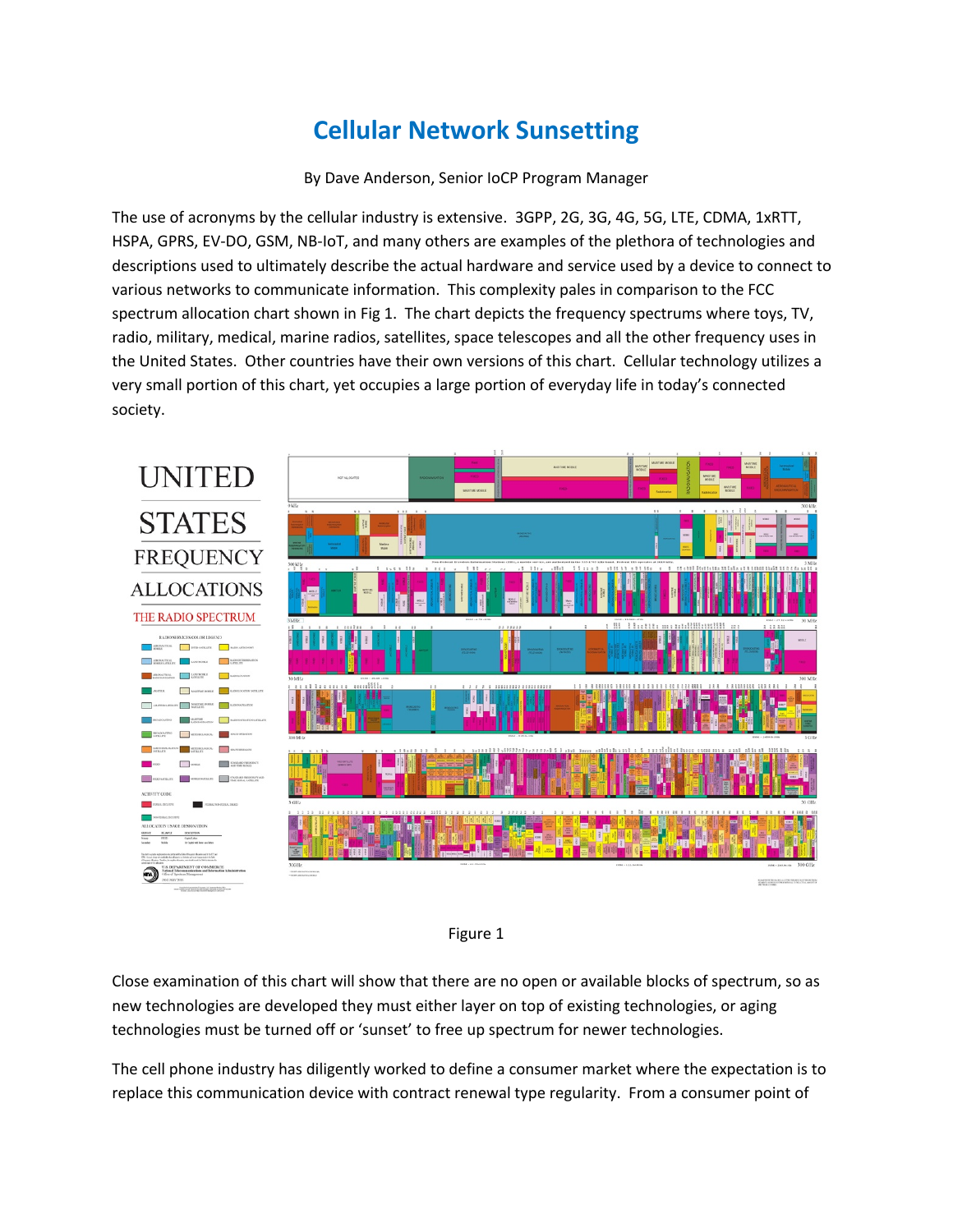view, the older technologies are usually long passed before a sunset event would force a phone upgrade. In parallel to the explosive cell phone market growth is the industrial usage of the cellular communication networks. The presence of a cellular network removes the necessity for wired connections and makes mobile monitoring possible for a number of industries. Use cases include alarm systems, asset tracking, cold chain monitoring, environmental sensors, and a variety of light industrial monitors where a remote data collection is beneficial. Many industrial uses are low data and do not need a real-time connection which is in complete contrast with the needs of a typical personal cell phone connection. While the cellular industry has been addressing the needs of the consumer phone market with faster speeds, better connectivity, better phones and higher functionality, the industrial use cases have remained consistently mundane in comparison. As the cell phone experience gets much better, the industrial market struggles to utilize the networks following the rules built for phone use.

The progression of the cellular industry has been defined by a series of 'generations'. Loosely based around speeds, the actual definition is far more complex and manifests in differing hardware connecting to specific cellular network availabilities. Whether it is 2G, 3G, 4G, or now 5G, each defines a type of technology used to accomplish and manage the cellular connection. The actual part of the frequency spectrum on which each generation resides is a function of the carrier that own the rights to use that spectrum space. When the population of a generation of devices decreases to a point where the spectrum space is better purposed for a new technology, then the older generation is 'sunset' to free up the spectrum space. If spectrum space were available a new technology could be brought on line and the older generation could languish, but that is not the case as depicted in Figure 1.

The migration to 4G LTE (long term evolution) technologies is mostly complete for consumer cell phones. The technology advantages of LTE for cell phones are many. Internet access with streaming video, connectivity for the myriad applications, and the ability to have a voice conversation while purchasing the newest gadget off the internet have been made possible by the speed and connectivity that LTE has afforded. The spectrum space where the 2G and 3G technologies still exist are now being planned for implementation for additional LTE capacity and newer 5G generation technologies. This migration requires the existing technology be sunset to free the space.

The nearest sunset involves the Verizon 2G/3G CDMA/EV-DO network. This network began the sunset process in June of 2018 by disallowing activations of any new devices. The actual shutdown date was pushed out to December 31, 2020 as user's migration to new technologies was slower than expected. As this technology was useful for industrial applications, there are still many devices working perfectly well. The cost for users to migrate involves the new hardware and a truck roll to remove the old device and install its replacement. Assuming the supplier of the hardware has redesigned devices, upgraded server systems and are able to produce the product, then customers can follow a migration path. A major migration of technology creates an opportunity for customers to evaluate their business needs and opens the door for the market to competitively bid new solutions.

The next looming sunset will be the AT&T's 3G GSM/HSPA network. The process is well underway as new device activations were discontinued in June 2019, and the sunset date has been published as December 31, 2021. Sprint has also published a sunset date of December 31, 2022. T-Mobile has not